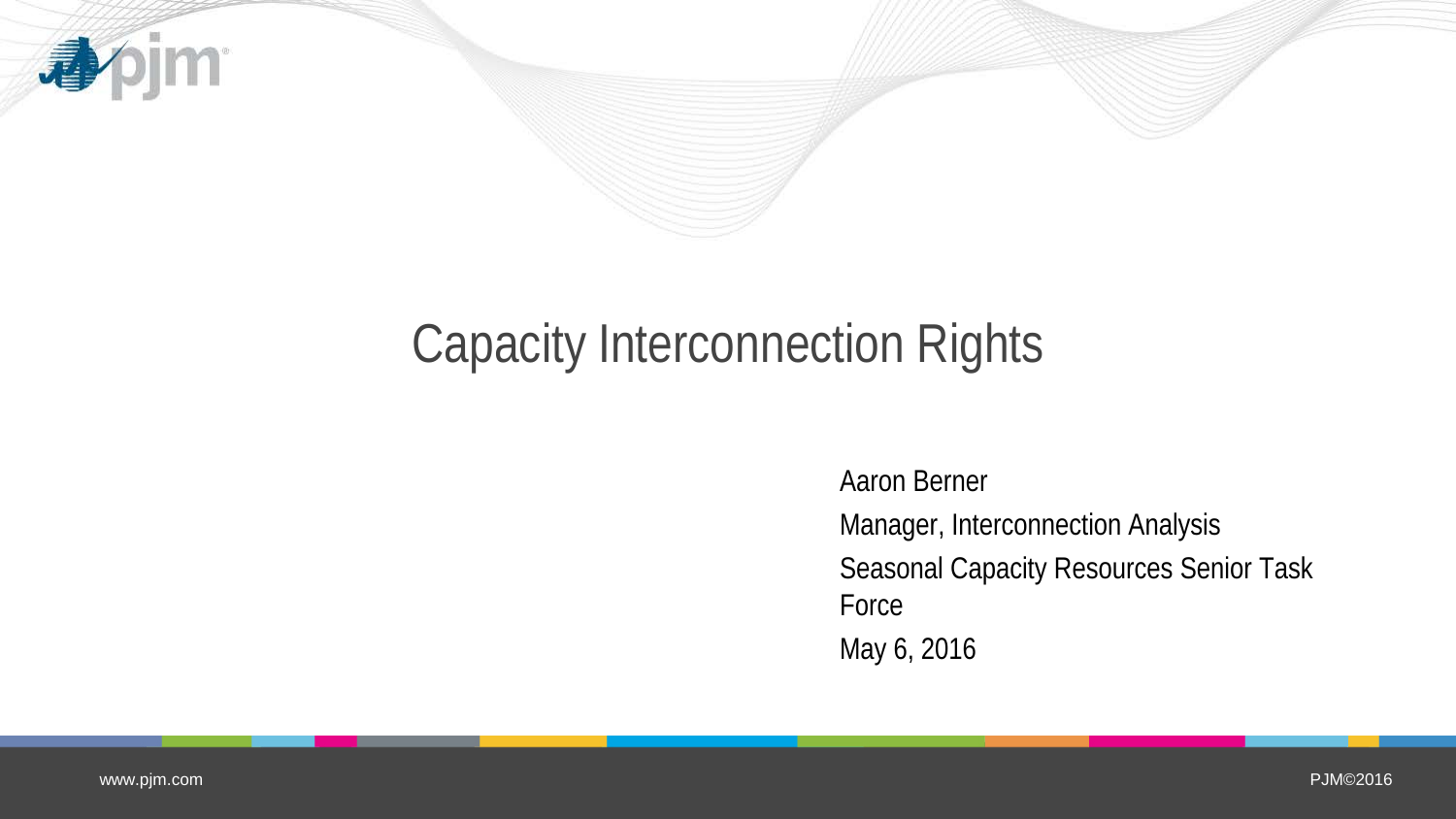



- Capacity Interconnection Rights (CIRs):
	- The rights to input generation as a Generation Capacity Resource into the Transmission System at the Point of Interconnection where the generating facilities connect to the Transmission System
- Maximum Facility Output (MFO):
	- The maximum (not nominal) net electrical power output in megawatts, specified in the Interconnection Service Agreement, after supply of any parasitic or host facility loads, that a Generation Interconnection Customer's Customer Facility is expected to produce, provided that the specified Maximum Facility Output shall not exceed the output of the proposed Customer Facility that Transmission Provider utilized in the System Impact Study.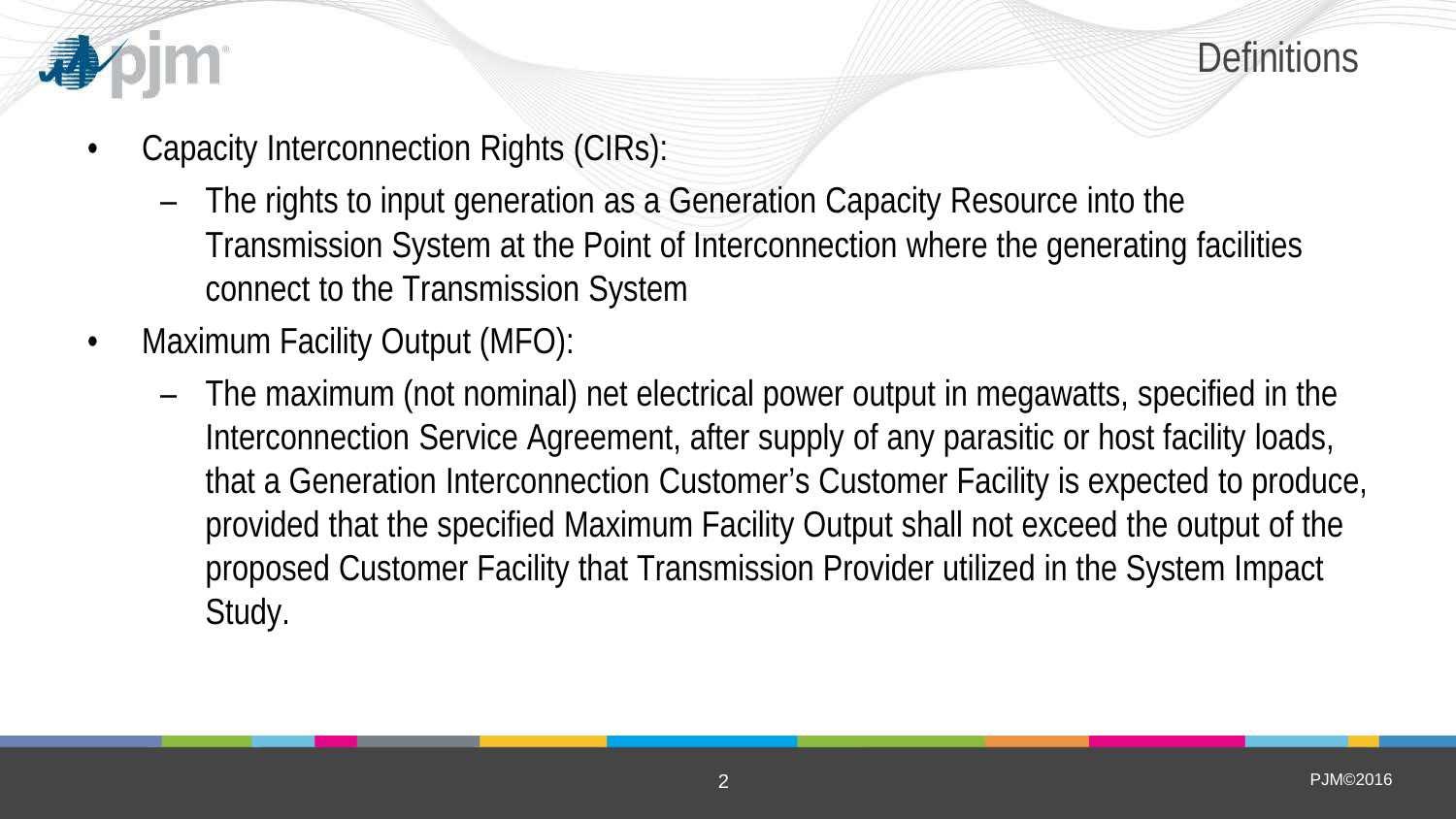

Customer Application

- Synchronous generation
	- May request any value of CIRs up to the Maximum Facility Output
- Intermittent Resources
	- Wind: May request up to 13% without demonstration of additional capabilities at the site. Customer may supply additional information for PJM evaluation which can be evaluated for additional capability but may not exceed the MFO
	- Solar: May request up to 38% without demonstration of additional capabilities at the site. Customer may supply additional information for PJM evaluation which can be evaluated for additional capability but may not exceed the MFO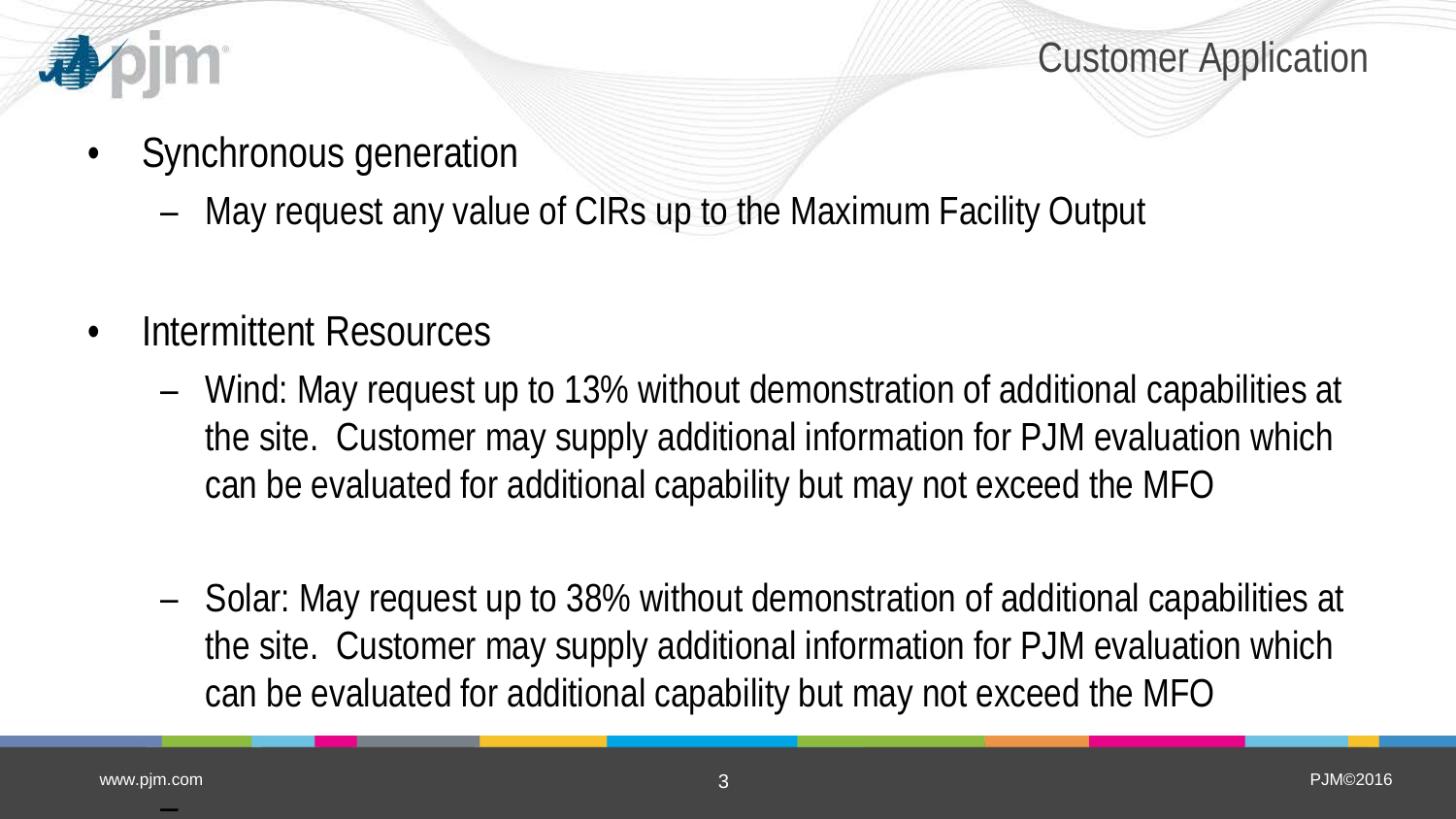

- Operational standards must test the facility to provide the capability of CIRs granted in Interconnection Services Agreement (ISA)
	- Tests reviewed across a three year period
	- If fewer than three years of operational data are available for comparison, due to facility coming into service following construction, then use rights granted in the ISA as placeholder for the first 2 years